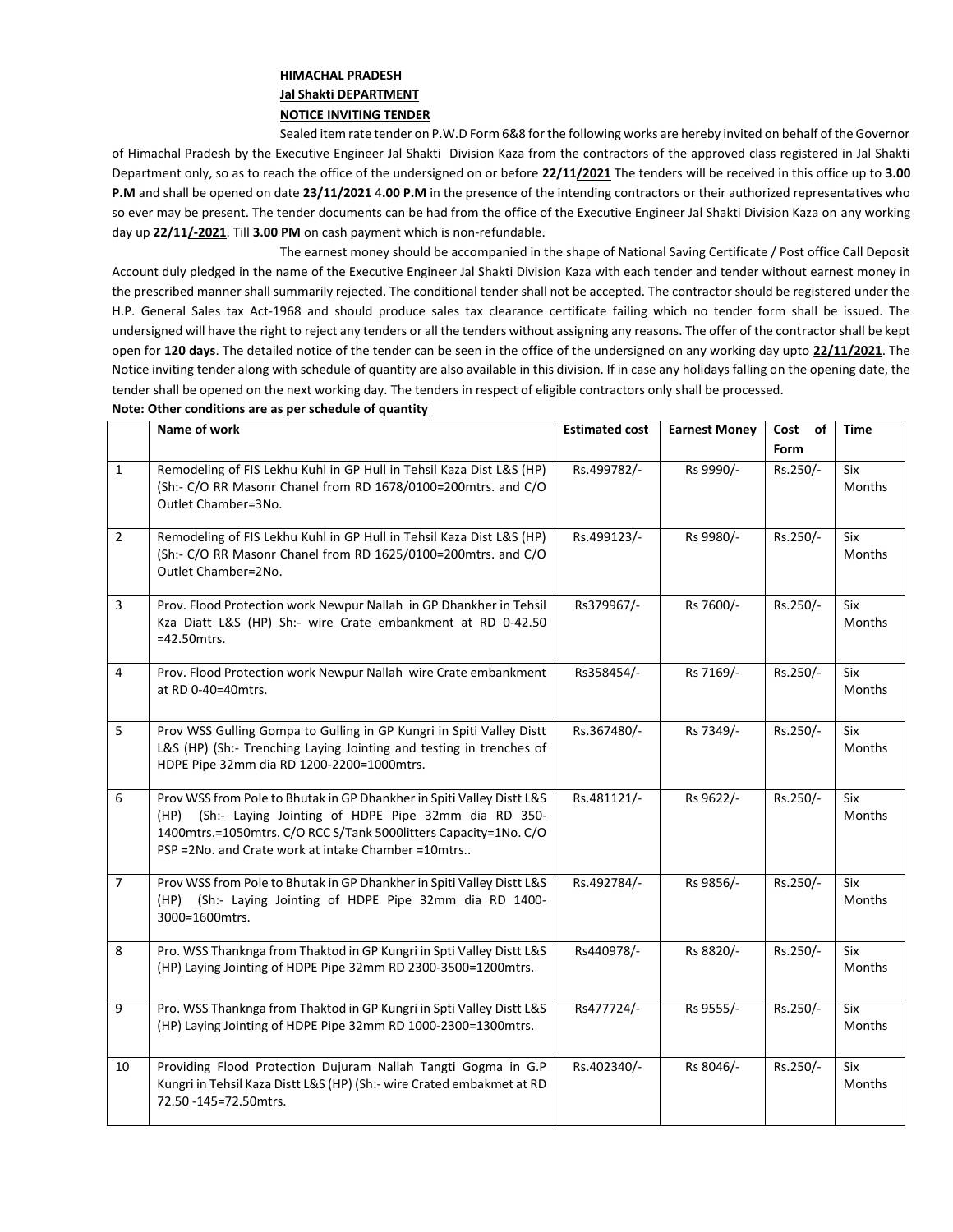| 11 | WSS Techya Ultak Butak in GP Dhankher in Tehsil Kaza Dist L&S (HP)<br>(sh:- Laying Joiting of HDPE Pipe 32mm dia RD 2500-300=500mtrs.<br>and 25mm dia =1000mtrs.                                                                                    | Rs.458958/-  | Rs 9180/-  | Rs.250/- | Six<br>Months        |
|----|-----------------------------------------------------------------------------------------------------------------------------------------------------------------------------------------------------------------------------------------------------|--------------|------------|----------|----------------------|
| 12 | Providing Flood Protection Dujuram Nallah Tangti Gogma in G.P<br>Kungri in Tehsil Kaza Distt L&S (HP) wire Crate embankment at RD 0-<br>7250=72.50mtrs.                                                                                             | Rs.402340/-  | Rs 8046/-  | Rs.250/- | Six<br>Months        |
| 13 | Aug Of FIS Fellow from Kanam Nallah in G.P Kibber in Tehsil Kaza Distt<br>L&S (HP) (Sh:- Supply of 5KVA Hand Genset for welding machine(for<br>Jointing HDPE)                                                                                       | Rs.499000/-  | Rs10000/-  | Rs.250/- | Six<br>Months        |
| 14 | Aug Of FIS Fellow from Kanam Nallah in G.P Kibber in Tehsil Kaza Distt<br>L&S (HP) (sh:- Supply of Eco Hydraulic HDPE Pipe Butt Fusion welding<br>machine                                                                                           | Rs.499000/-  | Rs10000/-  | Rs.250/- | Six<br>Months        |
| 15 | Remodeling of FISK ah Takshah in G.P Kungri in Spit Valley Distt L&S<br>(HP) (Sh:- C/O RR Masonry Kuhl Channel at RD 787-800 RD 900-1000<br>RD 1100-1324=337mtrs                                                                                    | Rs.499941/-  | Rs10000/-  | Rs.250/- | Six<br>Months        |
| 16 | Remodeling of FIS Kah Takshah in GP Kungri in Spiti Valley Distt L&S<br>(HP) C/O RR Masonry R/Wall at RD 300 to 320mtrs. and RD 710-<br>740=30mtrs. Total length =50mtrs.                                                                           | Rs435960/-   | Rs8700/-   | Rs.250/- | Six<br>Months        |
| 17 | Repair of FIS Chupak Kuhl in Viallage Tangti Yogma in GP Kungri in<br>Spiti Valley Distt L&S (HP) (Sh:- C/O Stone masonry Kuhl Channel at<br>RD 310/490-530 RD 310/0-150 RD 150/0-70=260mtrs. and C/O<br>Outlet Chamber=1No.                        | Rs.499317/-  | Rs9986/-   | Rs.250/- | Six<br>Months        |
| 18 | Repair of FIS Chupak Kuhl in Viallage Tangti Yogma in GP Kungri in<br>Spiti Valley Distt L&S (HP) (Sh:- C/O Ctone masonry Kuhl Channel at<br>RD 310/220-490=270mtrs.                                                                                | Rs.4954577/- | Rs9909/-   | Rs.250/- | Six<br>Months        |
| 19 | R/O Rain/Snow damages to FIS Bharpa Pancho GP Kngri in Spiti Valley<br>Distt L&S (Sh:- C/O RR Stone Masonry R/Wall at RD 950 to<br>971=21mtrs.                                                                                                      | Rs.478479/-  | Rs9600/-   | Rs.250/- | Six<br>Months        |
| 20 | R/O Rain/Snow damages to FIS Bharpa Pancho GP Kngri in Spiti Valley<br>Distt L&S (Sh:- C/O RR Stone Masonry R/Wall at RD 950 to<br>971=21mtrs.                                                                                                      | Rs.489961/-  | Rs9800/-   | Rs.250/- | Six<br><b>Months</b> |
| 21 | R/O Rain Snow Damages to WSS Dohri Lalung in G.P Lalung in Spiti<br>Valley in Tehsil Kaza Distt L&S (Sh:- Laying Jointing and testing HDPE<br>pipe 40mm dia from RD 0 to 1400=1400mtrs.                                                             | Rs.476385/-  | Rs. 9527/- | Rs.250/- | Six<br><b>Months</b> |
| 22 | R/O Rain Snow Damages to WSS Dohri Lalung in G.P Lalung in Spiti<br>Valley in Tehsil Kaza Distt L&S (Sh:- Laying Jointing and testing HDPE<br>pipe 40mm dia<br>from RD1400 to 1900=500mtrs.<br>Total<br>length=500mtrs.                             | Rs.170138/-  | Rs. 3400/- | Rs.250/- | Six<br>Months        |
| 23 | R/O Rain/Snow Damages WSS to Chhatang Dogri Khar in G.P Kungri<br>in Spiti Valley Distt L&S (HP) (Sh:- C/O Intake Chamber iNp. Laying<br>Jointing and testing in trenches of HDPE Pipe 40mm dia at RD 0 to<br>1250=1250mtrs,l                       | Rs.482987/-  | Rs. 9660/- | Rs.250/- | Six<br><b>Months</b> |
| 24 | R/O Rain/Snow Damages to WSS Chid Dogsa in G.P Kngri in Spiti<br>Valley in Tehsil Kaza Distt L&S (Sh:- Laying Jointing and Testing HDPE<br>Pipe 32mm dia from RD 0 to 300 RD 1200 to 1400 RD 1800 to 2100<br>RD 2400-300= Total Length = 1400 mtrs. | Rs.495068/-  | Rs. 9900/- | Rs.250/- | Six<br>Months        |
| 25 | Restoration of Rain/Snow Damages to FIS Tarshu Kungri in G.P Kungri<br>in Tehsil Kaza Distt L&S (SH:- Removal of Slip from Kuhl Channel at RD<br>0-750 RD 1200 to 1950 Total =1500mtrs.                                                             | Rs.411480/-  | Rs.8230/-  | Rs.250/- | Six<br>Months        |